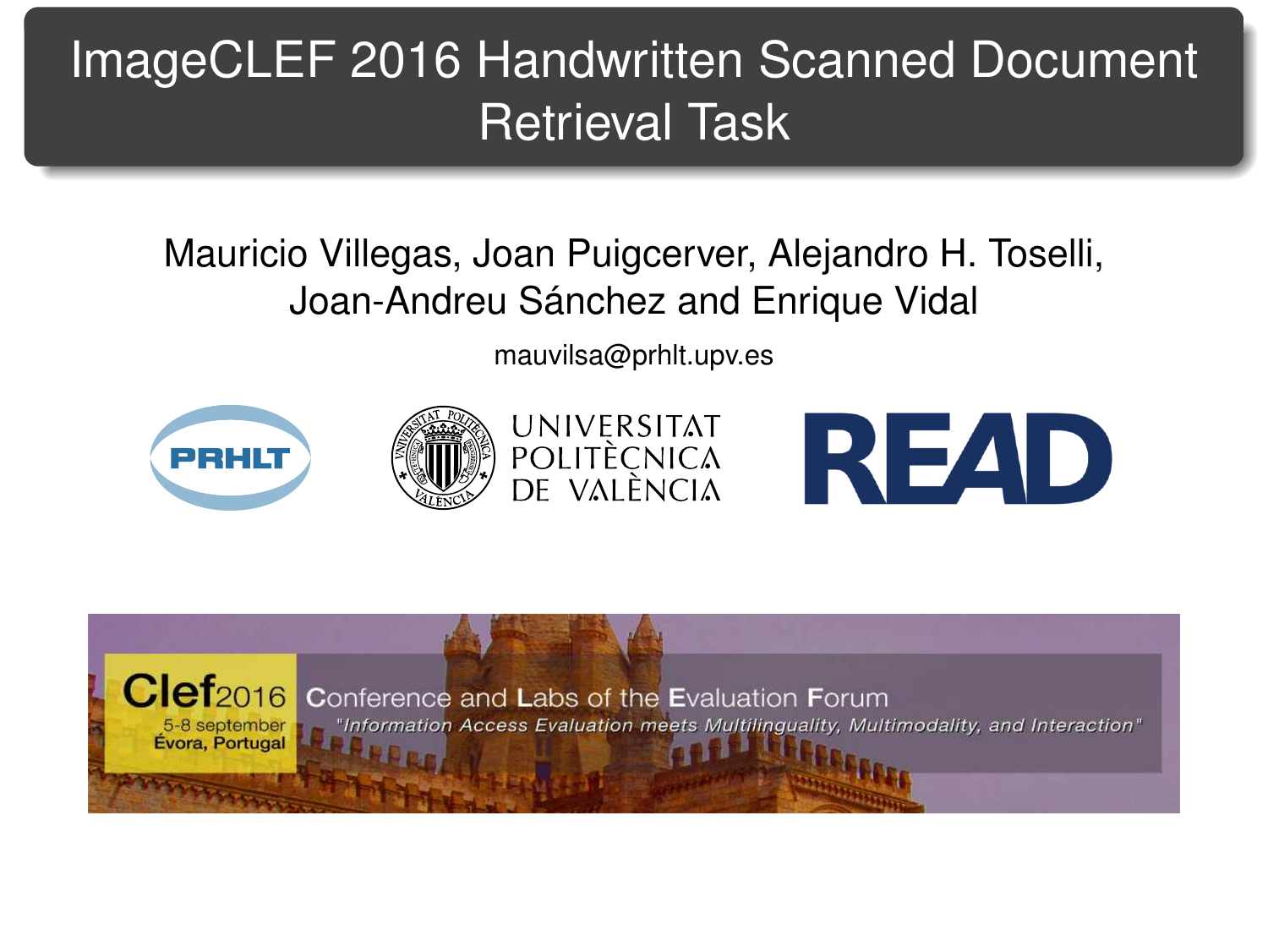



#### **[Dataset](#page-18-0)**



### **[Conclusions](#page-0-0)**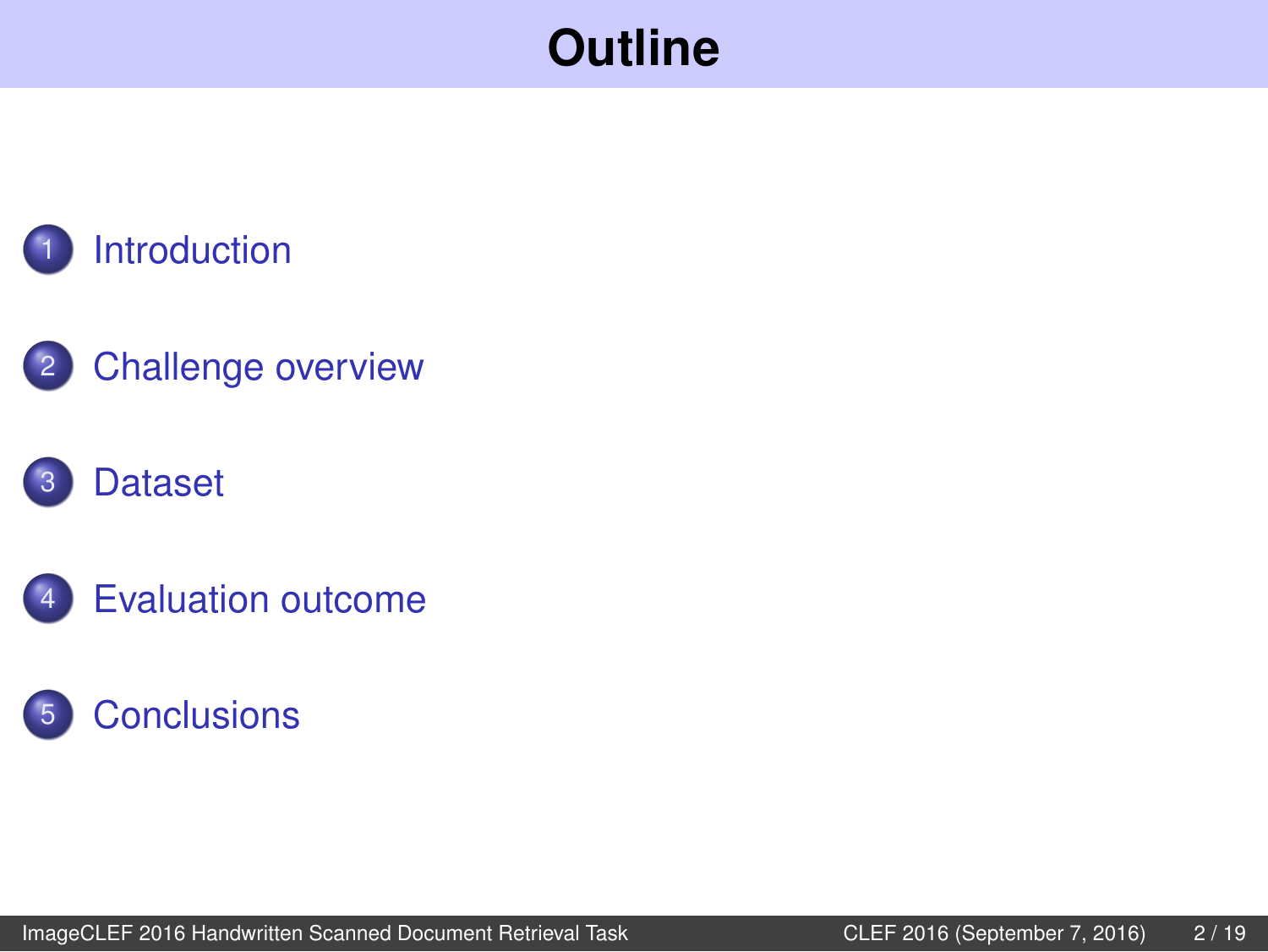# **Introduction**

<span id="page-2-0"></span>Currently there is a boom in digitization of documents:

- To provide digital access, thus a larger audience.
- Access to fragile historical documents.
- **Ease extraction of information from records.**

...

- A large percentage of these documents is handwritten.
- Users expect information access tools to ease searching and processing of these handwritten collections.
- Manually transcribing is generally too expensive for most applications.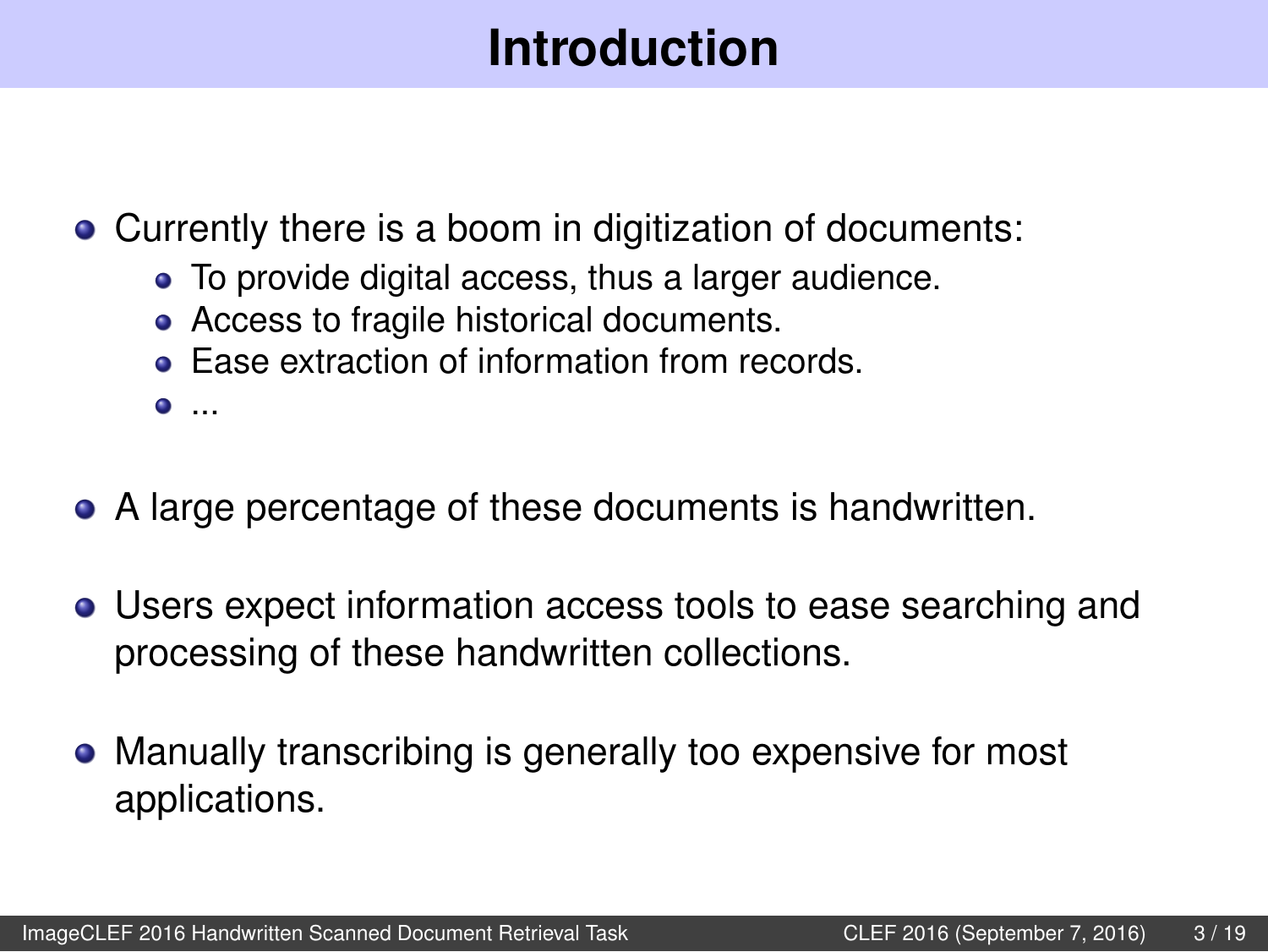# **Introduction**

- Scalable indexing and retrieval techniques for handwritten documents can be based on automatic recognition.
- Not as mature or accurate as printed text recognition.
- To learn models, a similar document is used, or a small part is transcribed.
- The goal is not just recognizing and then using standard text retrieval. Better retrieval performance is attainable by considering the uncertainty of the recognition.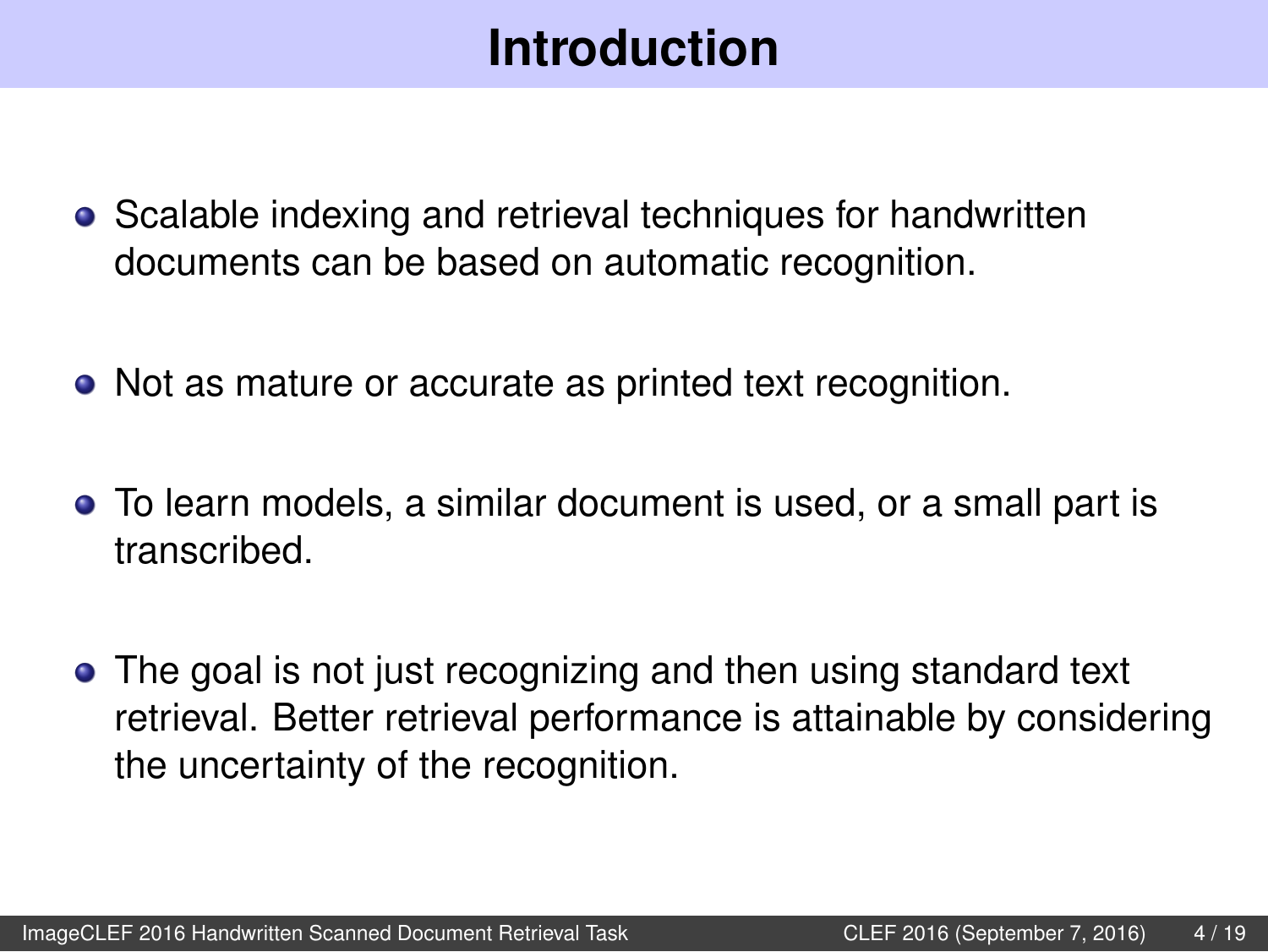#### <span id="page-4-0"></span>**[Introduction](#page-2-0)**

#### 2 [Challenge overview](#page-4-0)

#### **[Dataset](#page-18-0)**

**[Evaluation outcome](#page-21-0)** 

#### **[Conclusions](#page-0-0)**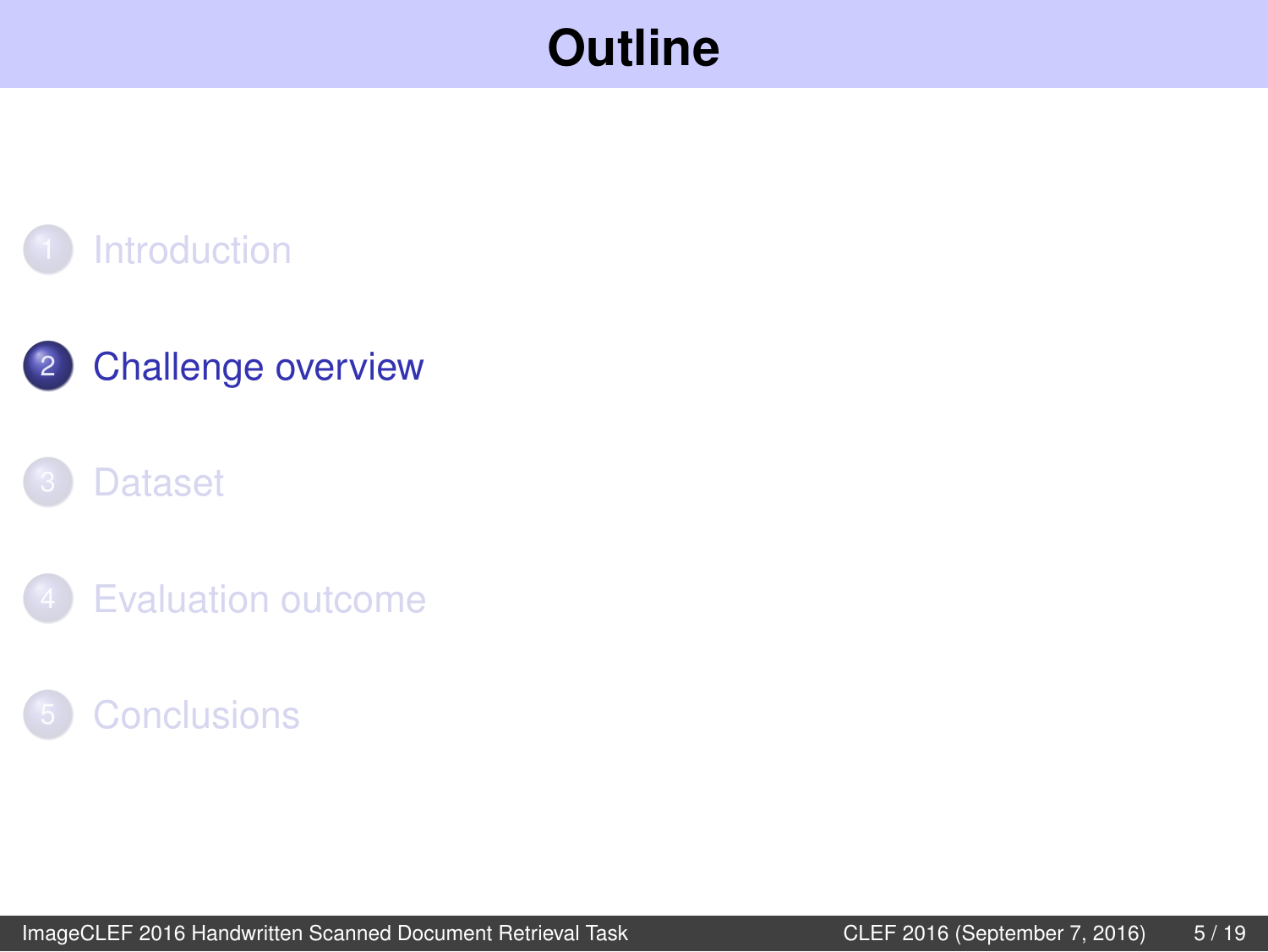# **About the challenge**

#### **Related evaluations:**

- Keyword spotting community (contests at ICFHR and ICDAR 2013–2016).
	- Query-by-example vs. Query-by-string.
	- **•** Training-free vs. Training-based.
	- Seamentation-based vs. Segmentation-free.

#### **Objective for ImageCLEF 2016:**

- Evaluate the performance of handwritten retrieval for multi-word query provided as a string.
	- Target a scenario close to a real application.
	- Address details related to the application.
	- Retrieval of local regions within a multi-page document.
	- Allow participation from several communities.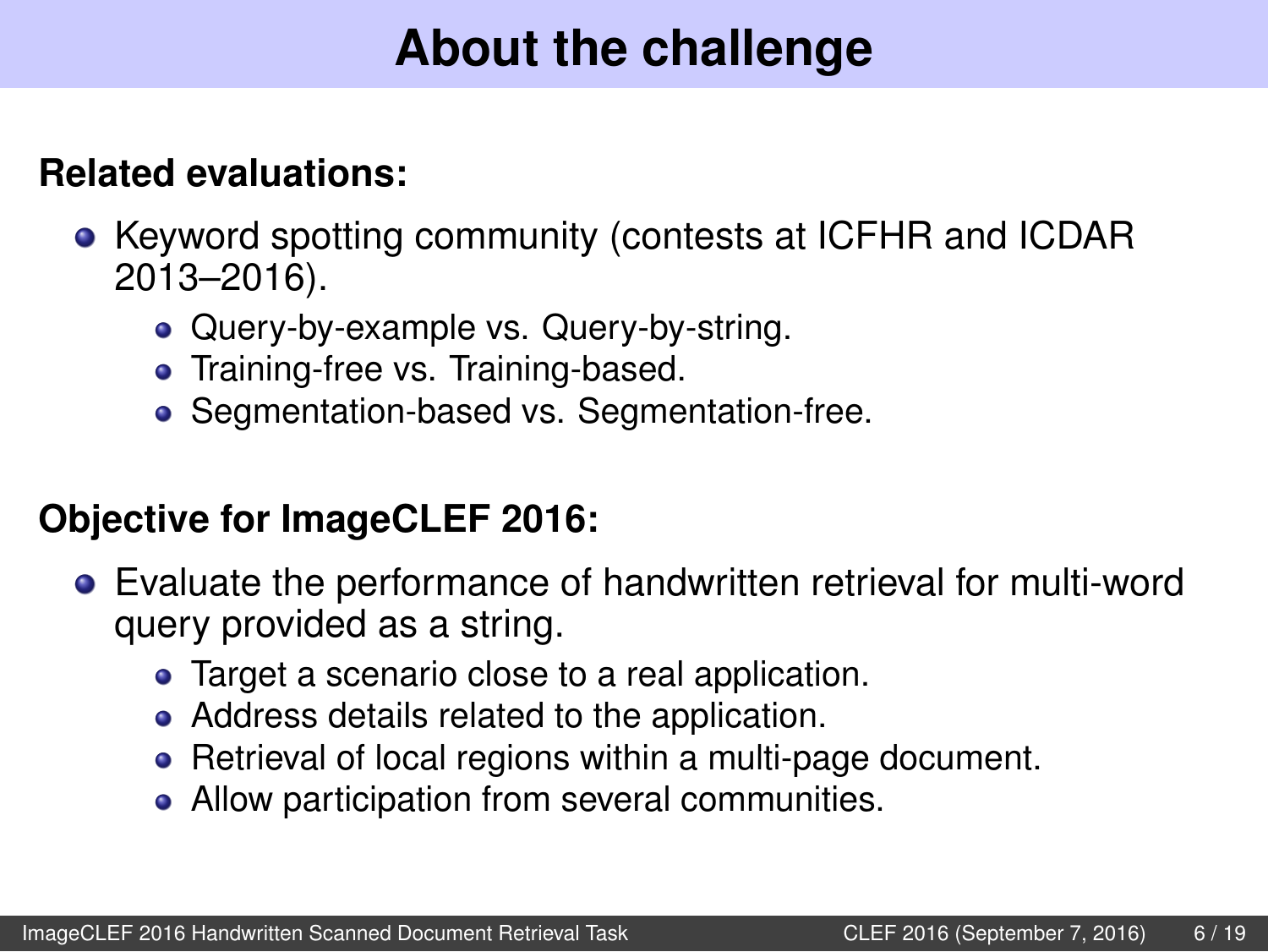change though dowing they manual of their real pective lives . Now these presents with for and the in akah said building is in some building or buildings adjoining a Chapit for for the weed and T perpos and.  $M2.5$ my for the minibirance of the med Establishment the at these overopen of obst montenance for the first year membered. .<br>immokiateta the said seconds of Arrest was by the secondaries of the Sure willing tour le fait te han antagen a contemble cahaceana and the room in an appear where of the official parce of the said proposed med down of France and the seat dispositional Briddings of Ach. diskut to have here, sided thereby it though scenarioty its of the said mon, twee in iffect a such the left in perpertancibly's at the least sufficient for the standardial property dail Warner on post on the part of ada the hours of Backs had notice the start travel and conpayments to so exhaustered to many of a dily them injured by Tree and, to act by an able of the sort of a Rock of go be in as als they with into the four of state to an ated the missin dal sain for Moses to the prestore whomself here tell seen uma shall hall as happelin through any defails in the past of the stail  $.61.3.1$ Inquire , by the fact it is heldy feeler aged that the still story Booth from Prodice oil for Repairding that strong two in a few low is tree less their testimonic or morel of all sent aguem or any such activities exhausted sales are specificy of south such states ans requires in the construction of the said Distribution and the officed common the parpenses con quilify produces a cher maturist fu the Science the of if the aturly consider within the stat form of a goes top the seth gp And A. the team of which they are superiorly industed for , accept pair with a composation stations of of the process of the her family divers sitects in gradine, and the second of the inharmonist separated such interneted for second to be assemptioned by forfree resolvent for the feetf or well of the actual froist, and infunctions at the said twin procedured Seper reasonal pain of the the septer at the seal former. prod, descripe to the set formy trading date to citated

#### All images are considered to be one single document.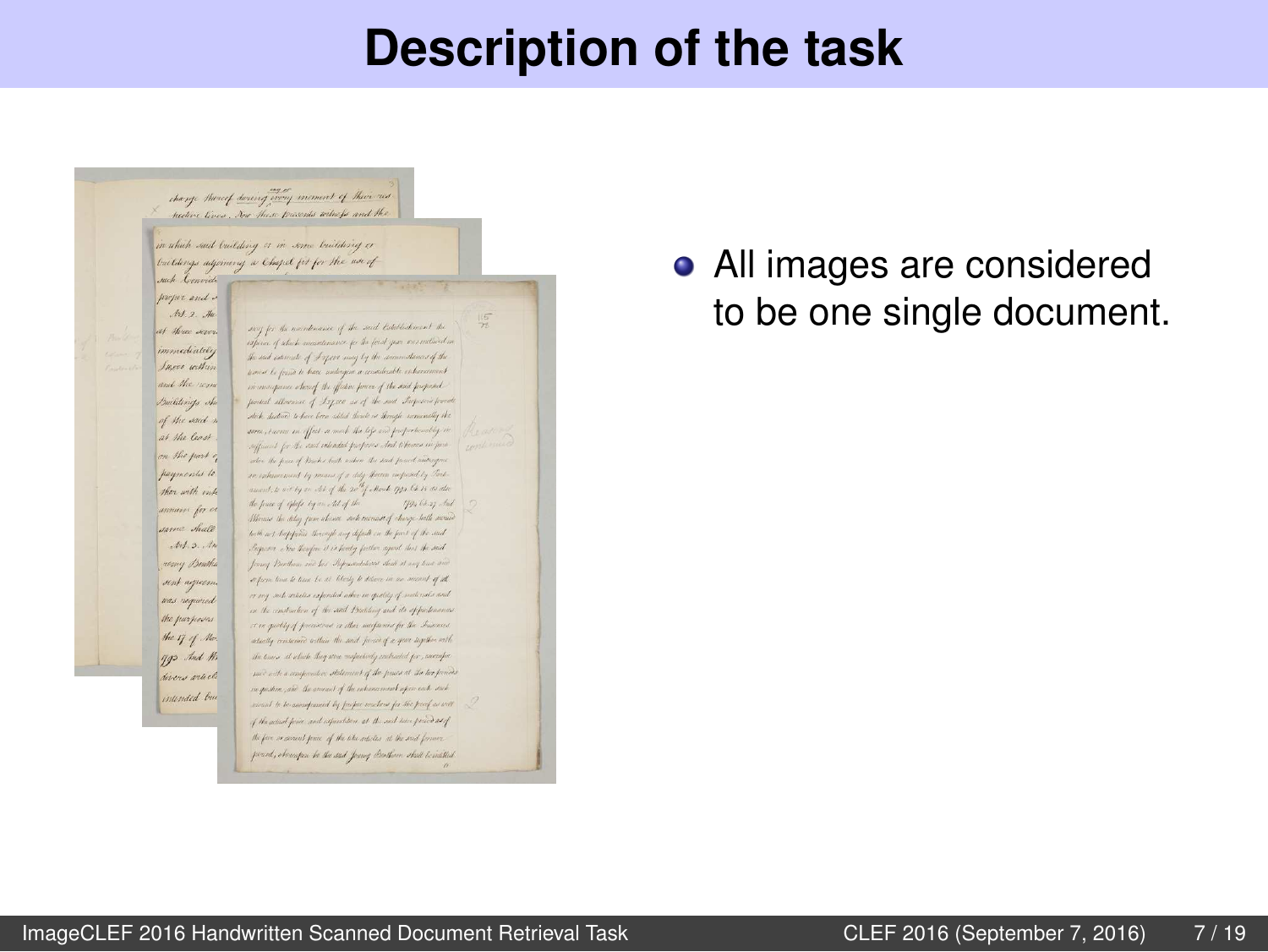hange thereof dering overy inconent of the pectore tives, New these presents with for and the said forency Bentham for himself his hirs Ed autors, Administrators doth arenant premise and agree to and with the said Lords Commissioners as also the said Lords Commitsioners for them schoos and Juneform in manner following me. Art 1. The said forcing Boothum, for and in consideration of the sum of wordy seven thousand peand to be paid in manner herein after ments and with the addition of stack supplemental allow ance as is herein also mentioned, as also in course deration of his being to be appended Optioner of such Senitentiary Hense or Houses when built with such powers and allowances as are herein after men tioned, with such remainders as one also herein after ain mentioned shall, within one year from his eltaming full and paucable position of the piece of ground aferconid at his even expense cause to be viriled and adapted to the said purpose a Tenientiary House upon the said Sancplicon John, of proper form and sufficient magnitude for the confinency maintaining and employing one thousand male Convicts tog Har with a Chaplain, Suyer, Tackmasher or School muster and such other Officers with their subsects nates as shall be found necessary to the said purpose

- All images are considered to be one single document.
- **o** The elements to retrieve are small 6-line segments.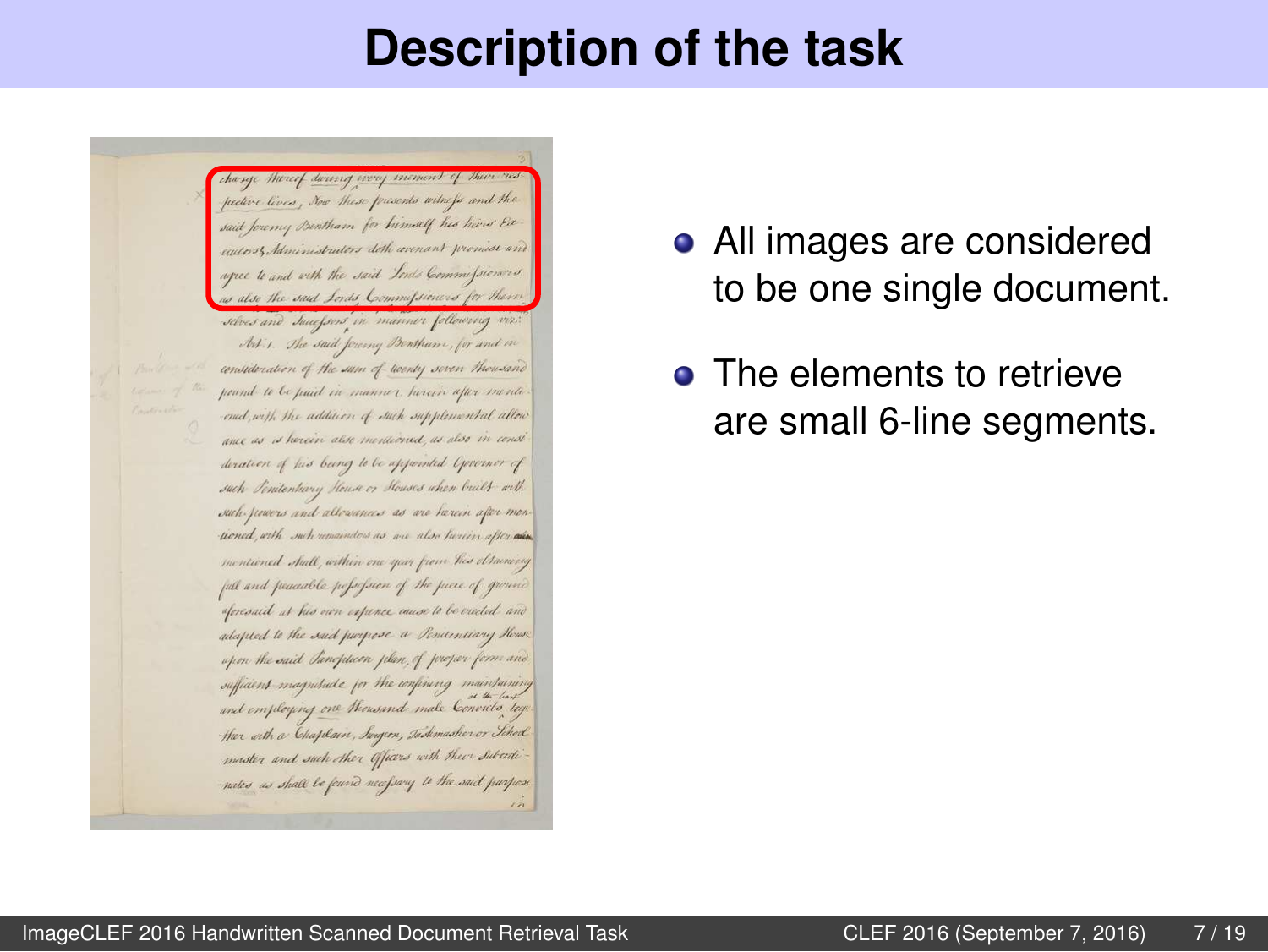change thereof daning every moment of their repective lives , Now these presents with for and the said forency Beatham for himself his hirs Ed couters & Administrators doth arenant premise an agree to and with the said Lords Commissioners as also the said Lords Commitsioners for their

Art 1. The said forcing Bentham, for and consideration of the sum of wordy seven thousand pound to be paid in manner, herein after mente end, with the addition of such supplemental allow ance as is herein also mentioned, as also in court devaluen of his being to be appointed Optioner of such Senitenhary Hense or Houses when built with such powers and attenumes as me herein after mentioned, with such umanitous as we also furtion after can mentioned shall, within one year from his el taming full and puscable pepopuon of the puse of grown apresaid at his can expense cause to be virted and adapted to the said purpose a Penientiary House upon the said Sunoption plan, of proper form and sufficient magnitude for the confining maintains and employing one thousand male Convicts log Har with a Chaplain, Surger, Tackmasher or School muster and such other Officers with their subcode nates as shall be found necessary to the said purpose

- All images are considered to be one single document.
- **o** The elements to retrieve are small 6-line segments.
- Every line is the start of a segment, thus segments overlap.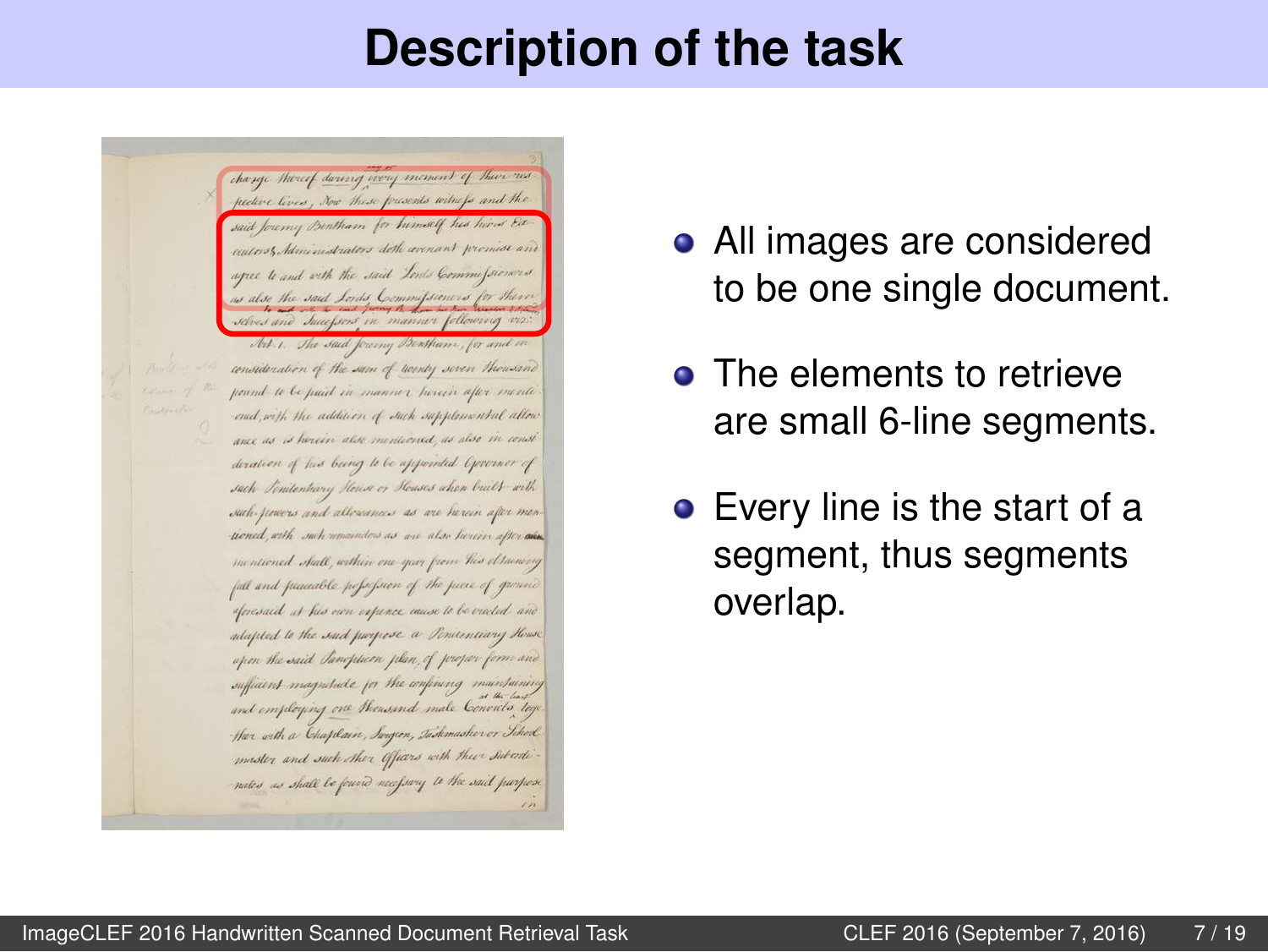such powers and attenumes as are herein after mentiened, with such remainders as are also herein after air mentioned shall, within one year from his el taining full and purceable position of the piece of grown apressaid at his own expence cause to be creeted and adapted to the said purpose a Pendentiary House upon the said Sancption John, of proper form and sufficient magnetude for the confinency maintains and employing one thousand male Convicts top Har with a Chaplain, Surgeon, Takmasher or Siked master and such other Officers with their submite nates as shall be found necessary to the said parfum



- All images are considered to be one single document.
- **o** The elements to retrieve are small 6-line segments.
- Every line is the start of a segment, thus segments overlap.
- Segments traverse consecutive pages.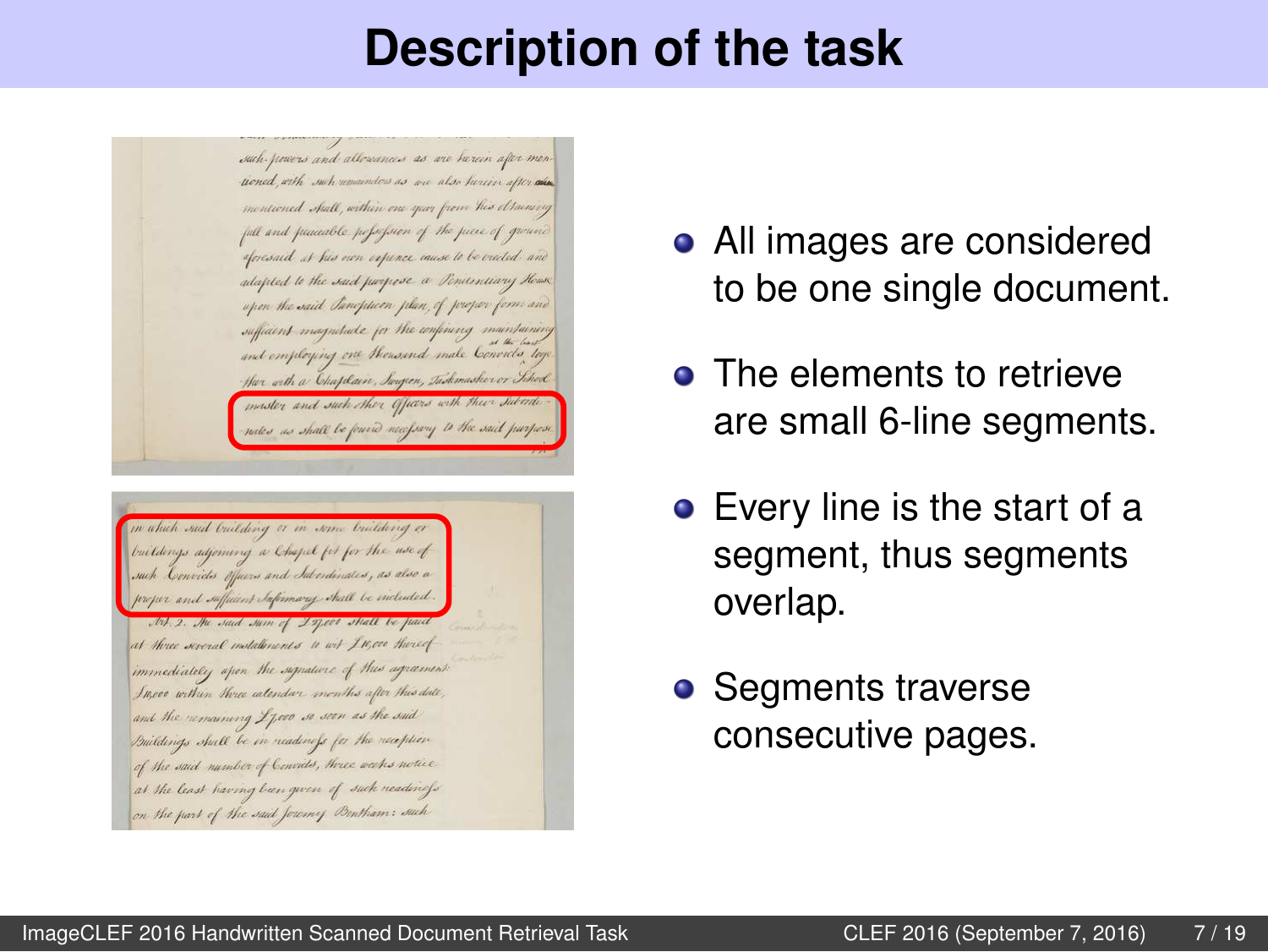in abith said building is in some building or buildings adjoining a Chapel for for the set of such Convicts officers and Adventisated, as olds a prepar and sufficient Sufermany shall be included Ast. 2. The send sum of Degree shall be paid at three meral installments is oit J.B.co thereof immediately upon the superiors of this agramsed Super within these saturday, secretive after this date and the remaining Lycer is seen as the said Britaings shall be in audinity for the mapters of the said number of Consider, three works notice at the least baring been given of such readings on the part of the said formy Brutham: auch payments to be made clave of all deductions trye ther with interest at the rate of five per bent per summ for very such day if any daring which the same shall have tenteneed respectively in series Art. 3. And Mercure the Proposal of the said for story Busthern which formed the basis of the p stat agreement and which the said sum of Syste the parposes of marked was delivered in course about the of of North which was in the gas of our hand ggs And Abercas since that time the prices of divers orticles neapony is materials for the sen intended building as well or of divers with this caus-

- All words in the query must appear in the given order.
- An occurrence of a word may be broken between two lines.
- Retrieval as scores for matched segments + word bounding boxes.

Example relevant segment for *"building necessary"* the 17 of North western the year of our Lord 1793 And Whereas since that time the prices of divers articles necessary as materials for the saw intended building as well as of divers articles we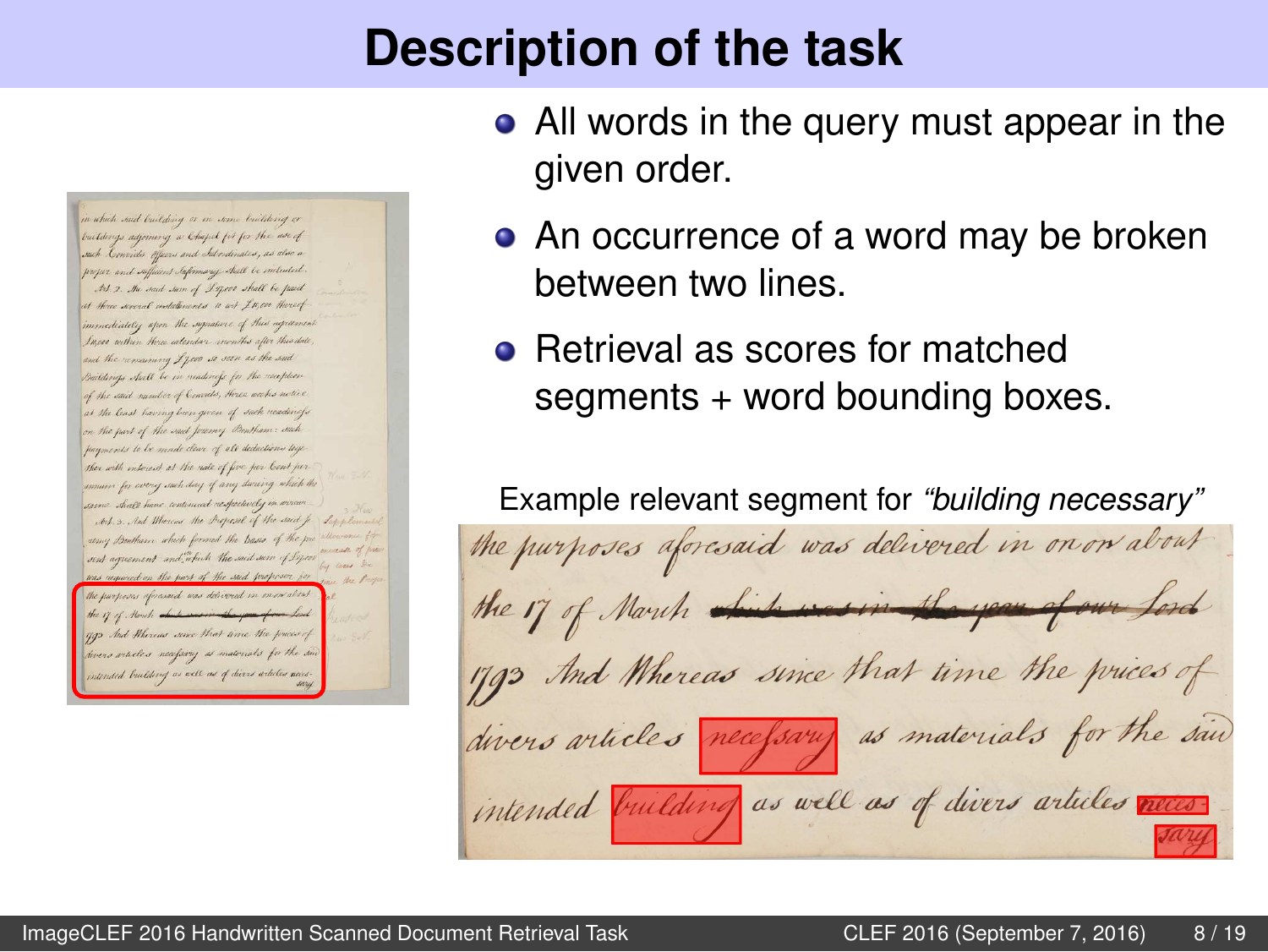#### **Key challenges included:**

- Broken words in relevant segments.
- Queries with out-of-vocabulary words.
- Oueries with zero relevant results.
- Queries with repeated words.

#### **Types of participation:**

- Based on training handwritten text recognition models.
- Based on n-best recognition hypothesis (no image processing).
- Query-by-example (examples from automatically segmented training words).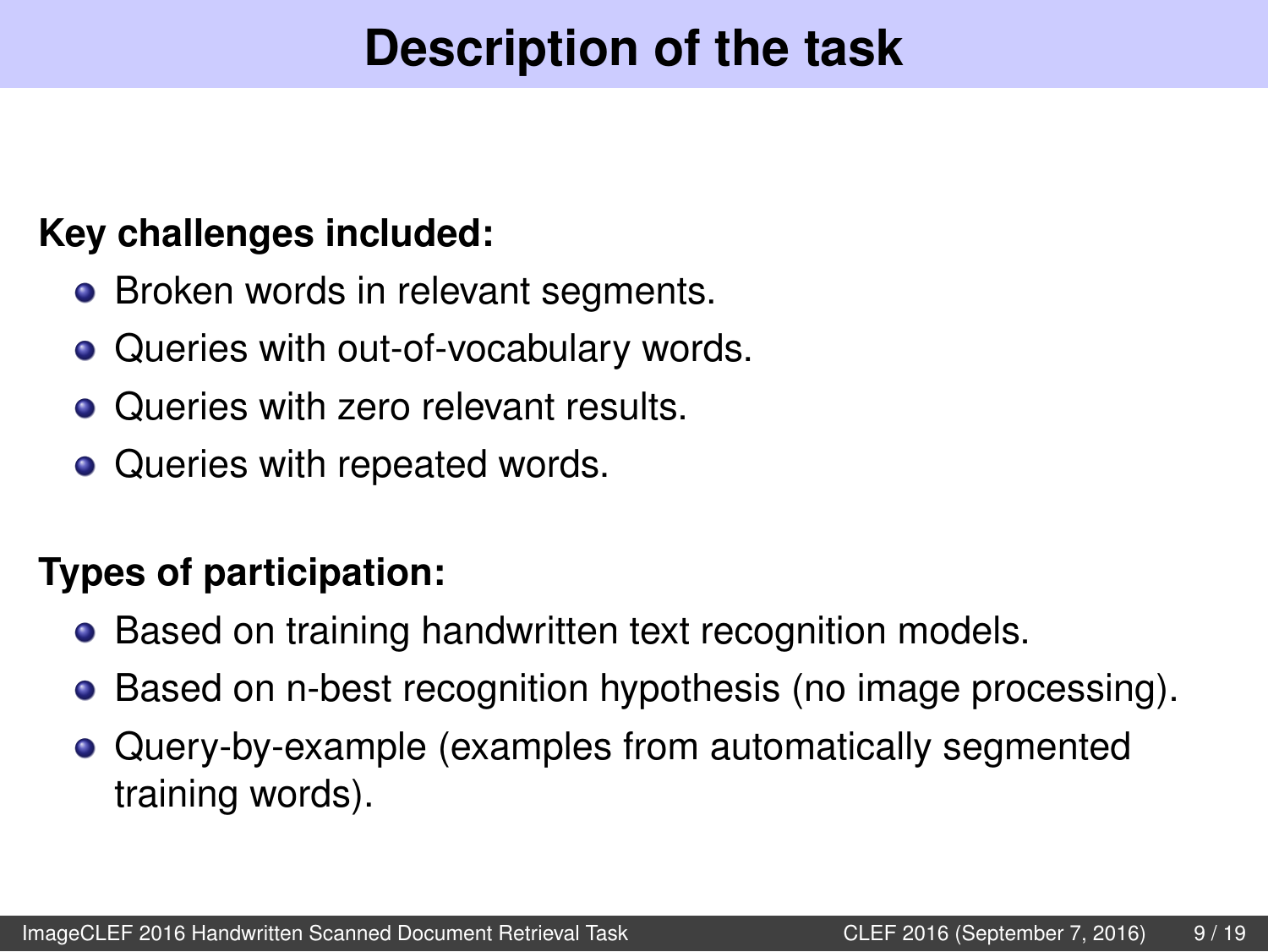#### **[Introduction](#page-2-0)**

#### **[Challenge overview](#page-4-0)**

#### **[Dataset](#page-18-0)**

**[Evaluation outcome](#page-21-0)** 

#### **[Conclusions](#page-0-0)**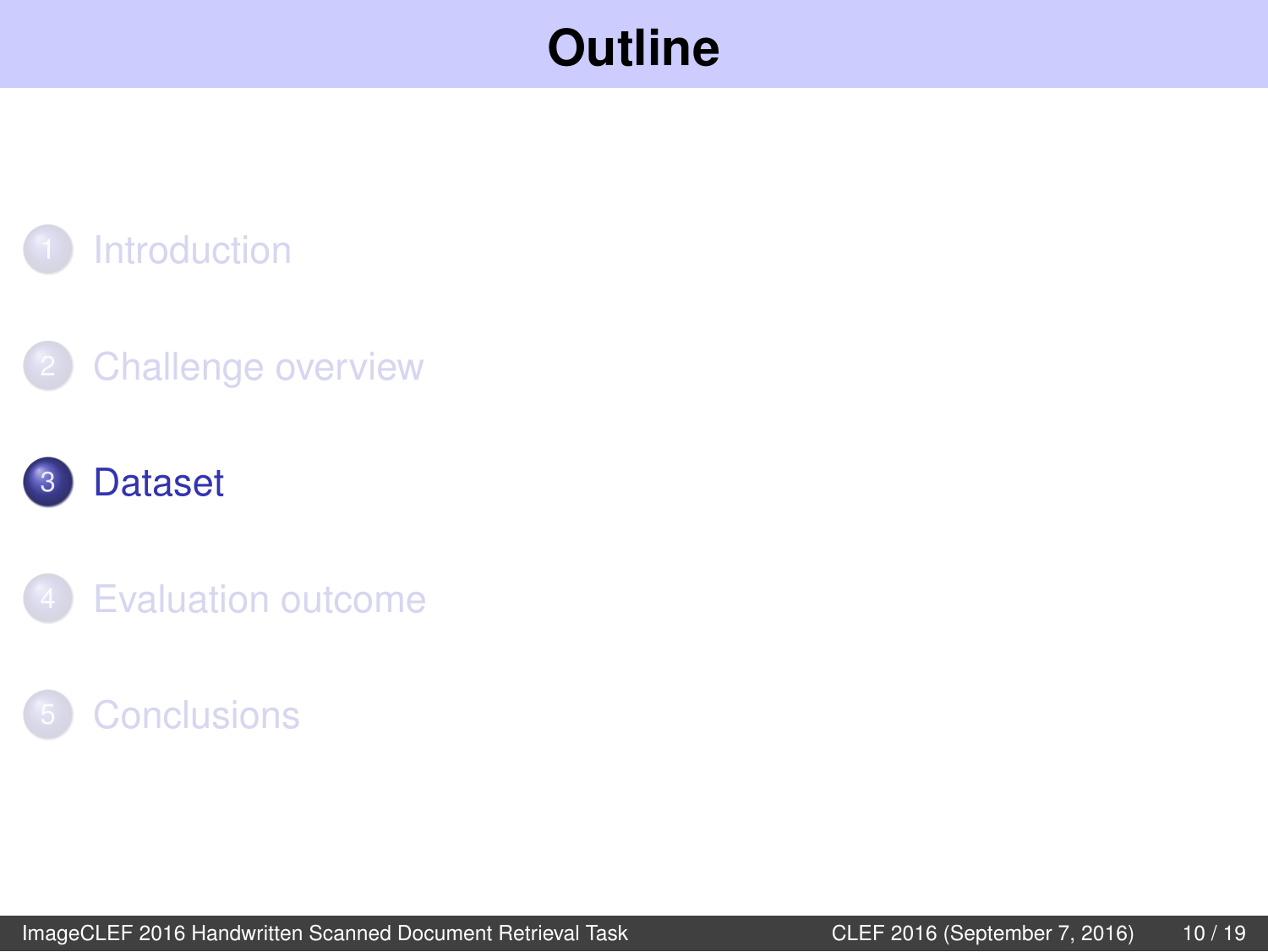[ImageCLEF 2016 Handwritten Scanned Document Retrieval Task](#page-0-1) CLEF 2016 (September 7, 2016) 11 / 19

#### **Dataset used in the task**

Dataset of unpublished manuscripts authored by the English philosopher and reformer by Jeremy Bentham.



- Multiple hands.
- **Mostly English.**
- **•** Semi-automatic produced ground truth.



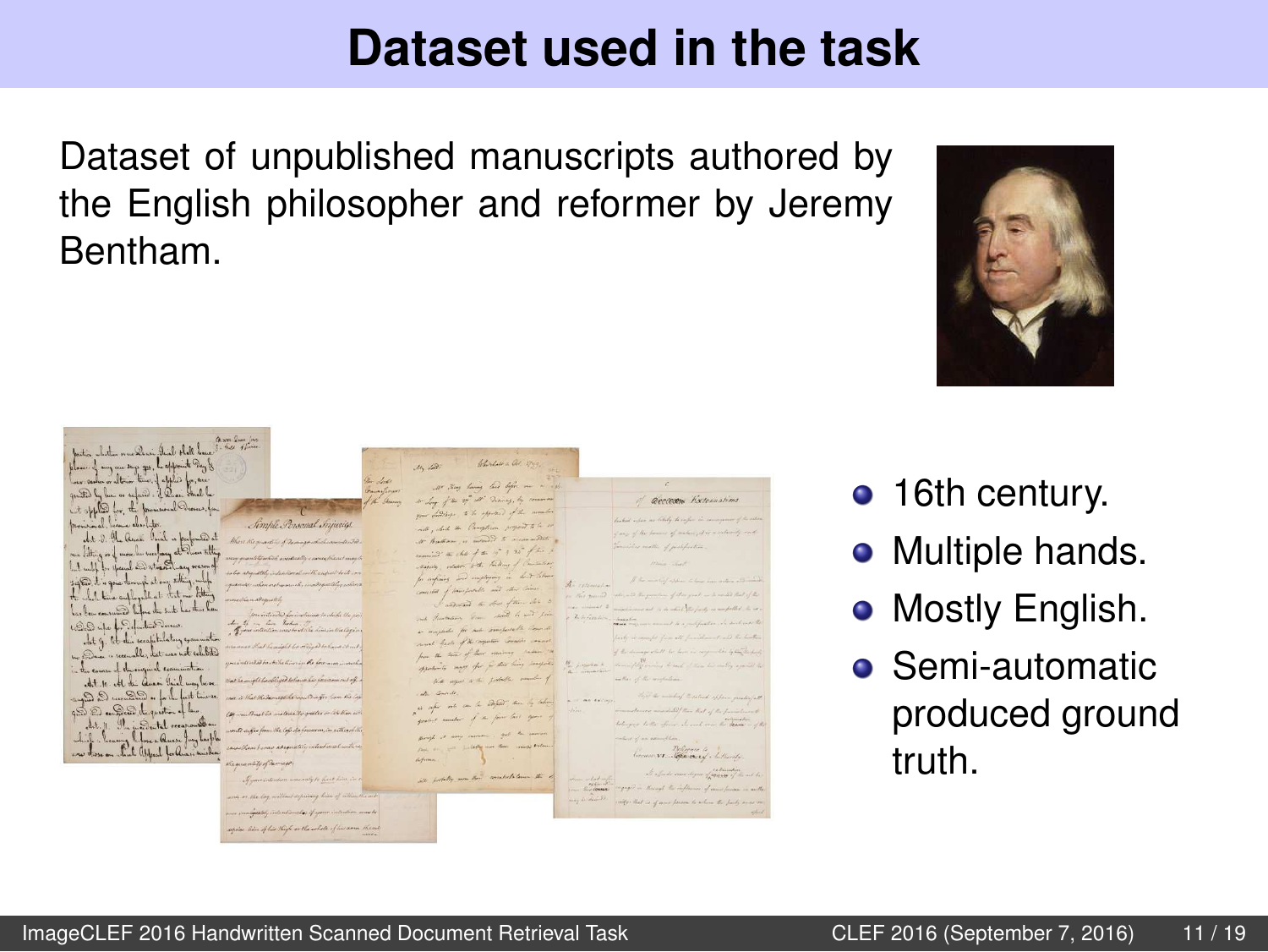### **Dataset used in the task**

|                              | <b>Training</b> | Devel. | <b>Test</b> |
|------------------------------|-----------------|--------|-------------|
| Pages                        | 363             | 433    | 99          |
| Segments                     |                 | 10,584 | 2,972       |
| Lines                        | 9,645           | 10,589 | 3,021       |
| Running words                | 75,132          | 91,346 | 20,686      |
| Total queries                |                 | 510    | 1,000       |
| Relevant segments            |                 | 10,367 | 3,493       |
| Rel. segm. for OOV queries   |                 | 1,268  | 1,083       |
| Rel. segm. with broken words |                 | 736    | 1,032       |

• Provided: pages, extracted lines and n-best recognitions.

● Baseline system: HMM+GMM decoding + 100-best word scoring.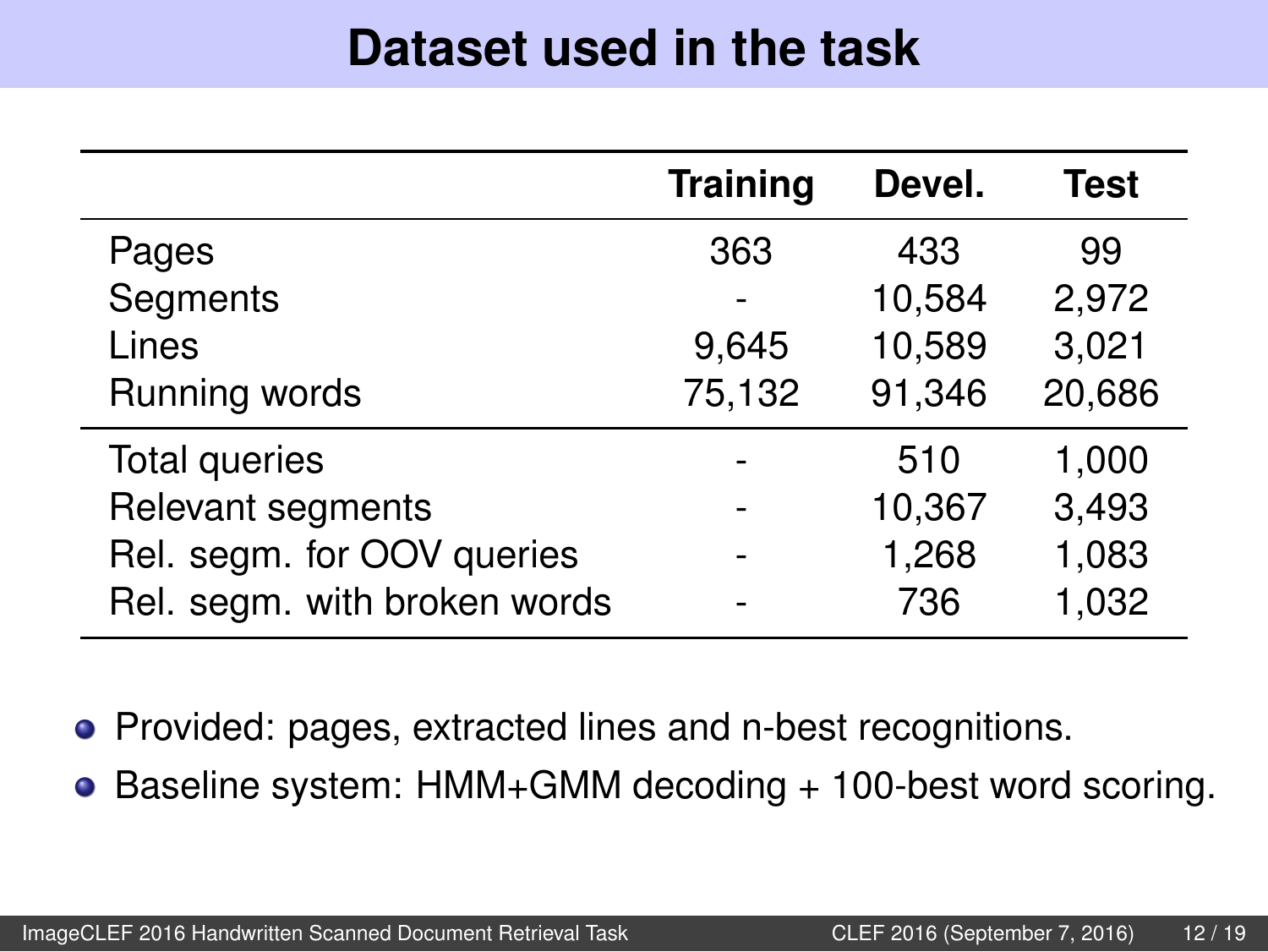#### **[Introduction](#page-2-0)**

**[Challenge overview](#page-4-0)** 

#### **[Dataset](#page-18-0)**

**[Evaluation outcome](#page-21-0)** 

#### **[Conclusions](#page-0-0)**

[ImageCLEF 2016 Handwritten Scanned Document Retrieval Task](#page-0-1) CLEF 2016 (September 7, 2016) 13 / 19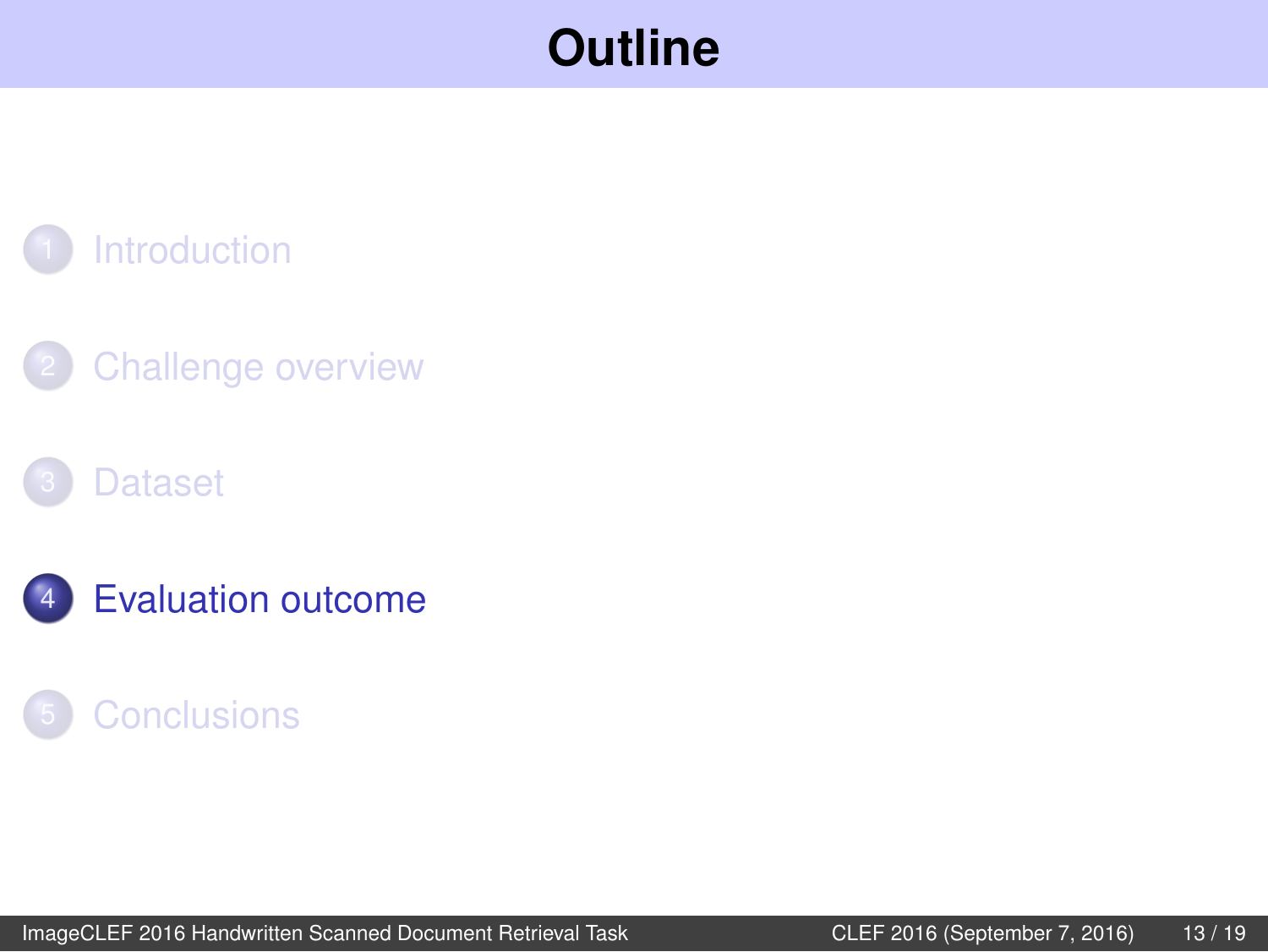# **Participation**

48 groups registered, 24 signed the EUA and 4 teams submitted results.

- **CITlab:** University of Rostock, Germany
	- Trained MDRNN with CTC, regular expression based decoder.
	- Handled broken words and unseen in training.
- **MayoBMI:** Mayo Clinic, USA
	- Based on provided 1-best recognition. Stemming and TF-IDF.
	- Worked on broken words but did not submit this part.
- **IIIT:** International Institute of Information Technology, India Query-by-example, handled unseen words, no details given.
- **UAEMex:** Universidad Autónoma del Estado de México
	- Based on provided 1-best recognition. Longest Common Subsequence, handled unseen words.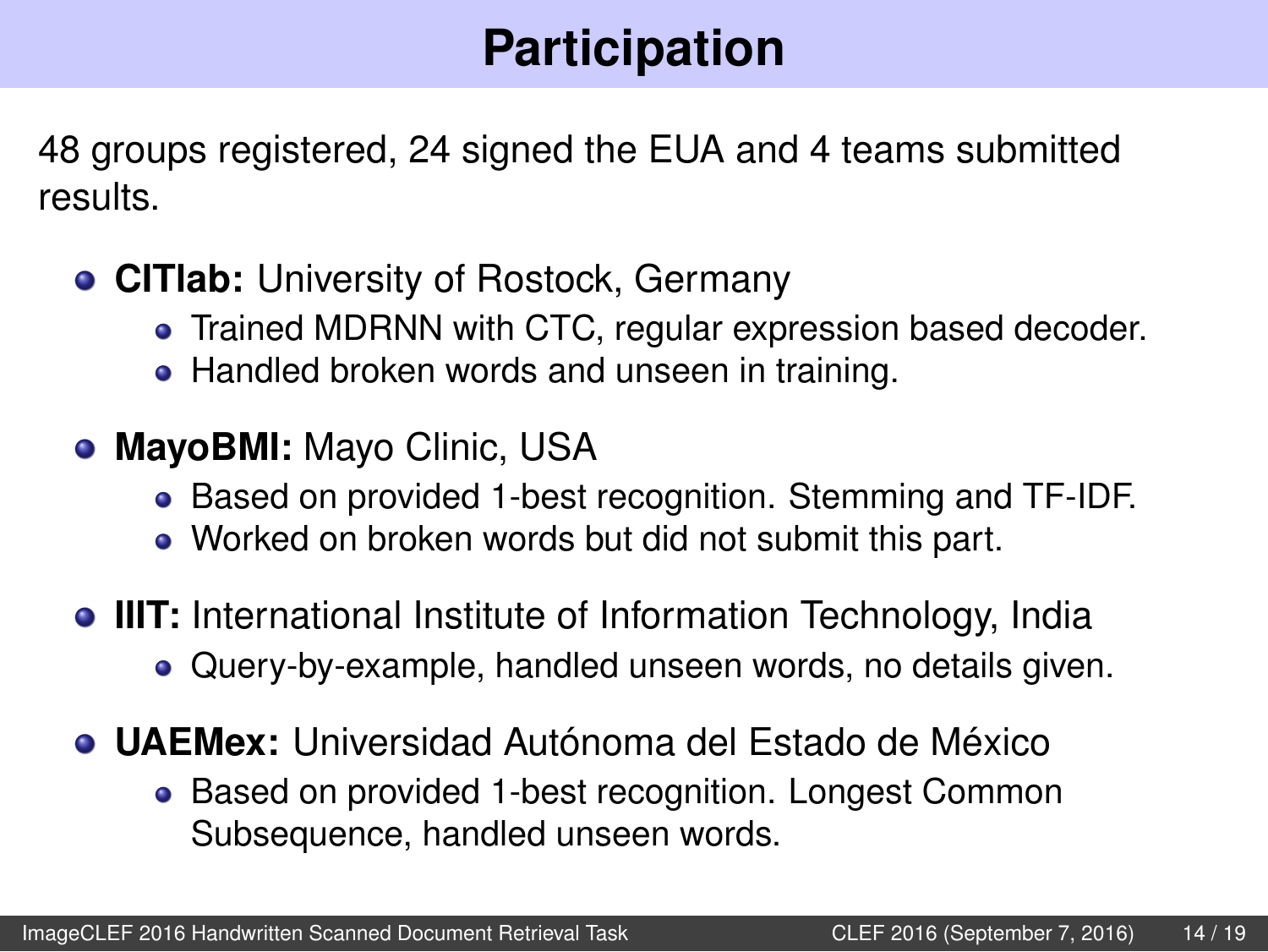### **Results summary: full set segment-based**

| System <sup>*</sup> | $gAP^{\dagger}$ |             |      | $\mathsf{mAP}^{\ddagger}$ |  |
|---------------------|-----------------|-------------|------|---------------------------|--|
|                     | Dev.            | <b>Test</b> | Dev. | <b>Test</b>               |  |
| <b>Baseline</b>     | 74.2            | 14.4        | 49.9 | 8.1                       |  |
| <b>CITIab</b>       | 95.0            | 47.1        | 89.8 | 39.9                      |  |
| IIIT                | 41.5            | 3.4         | 22.5 | 3.4                       |  |
| MayoBMI             | 25.8            | 2.5         | 23.4 | 2.9                       |  |
| <b>UAEMex</b>       | 61.1            | 0.3         | 38.5 | 0.4                       |  |

<sup>∗</sup>Best result for each team †Global Average Precision ‡Mean Average Precision

[ImageCLEF 2016 Handwritten Scanned Document Retrieval Task](#page-0-1) CLEF 2016 (September 7, 2016) 15 / 19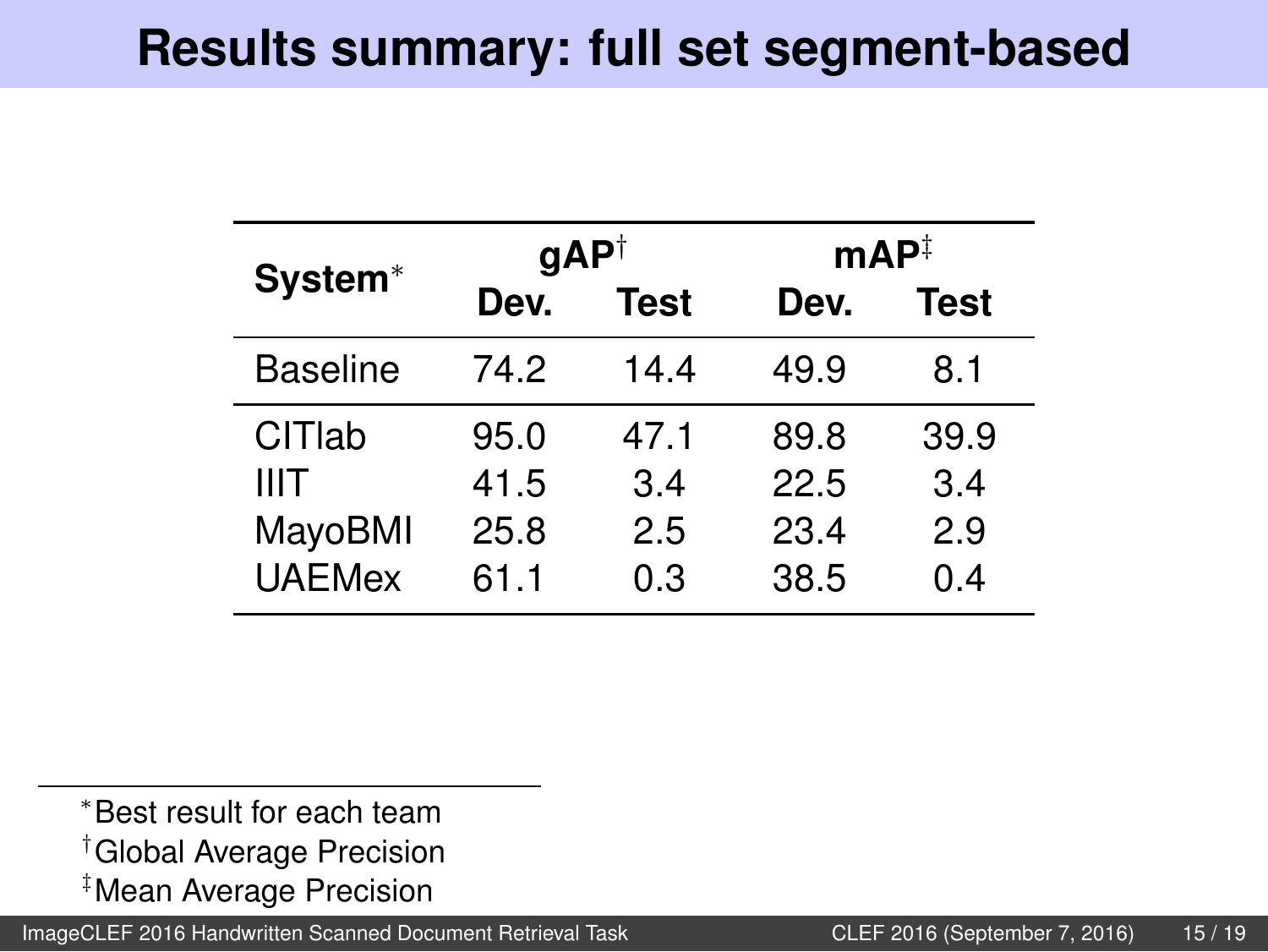<span id="page-18-0"></span>Only queries with at least one word unseen in training:

| <b>System</b> | gAP  |             | mAP  |      |
|---------------|------|-------------|------|------|
|               | Dev. | <b>Test</b> | Dev. | Test |
| CITIab        | 89.3 | 42.6        | 88.9 | 39.5 |
| <b>IIIT</b>   | 13.2 | 1.7         | 17.6 | 2.9  |
| <b>UAEMex</b> | 0.2  | n n         | 0.9  | 0.2  |

Required that retrieved segments have a broken word:

| <b>System</b> | <b>gAP</b> |      | mAP  |      |
|---------------|------------|------|------|------|
|               | Dev.       | Test | Dev. | Test |
| CITIab        | 59.4       | 24.3 | 48.4 | 23.7 |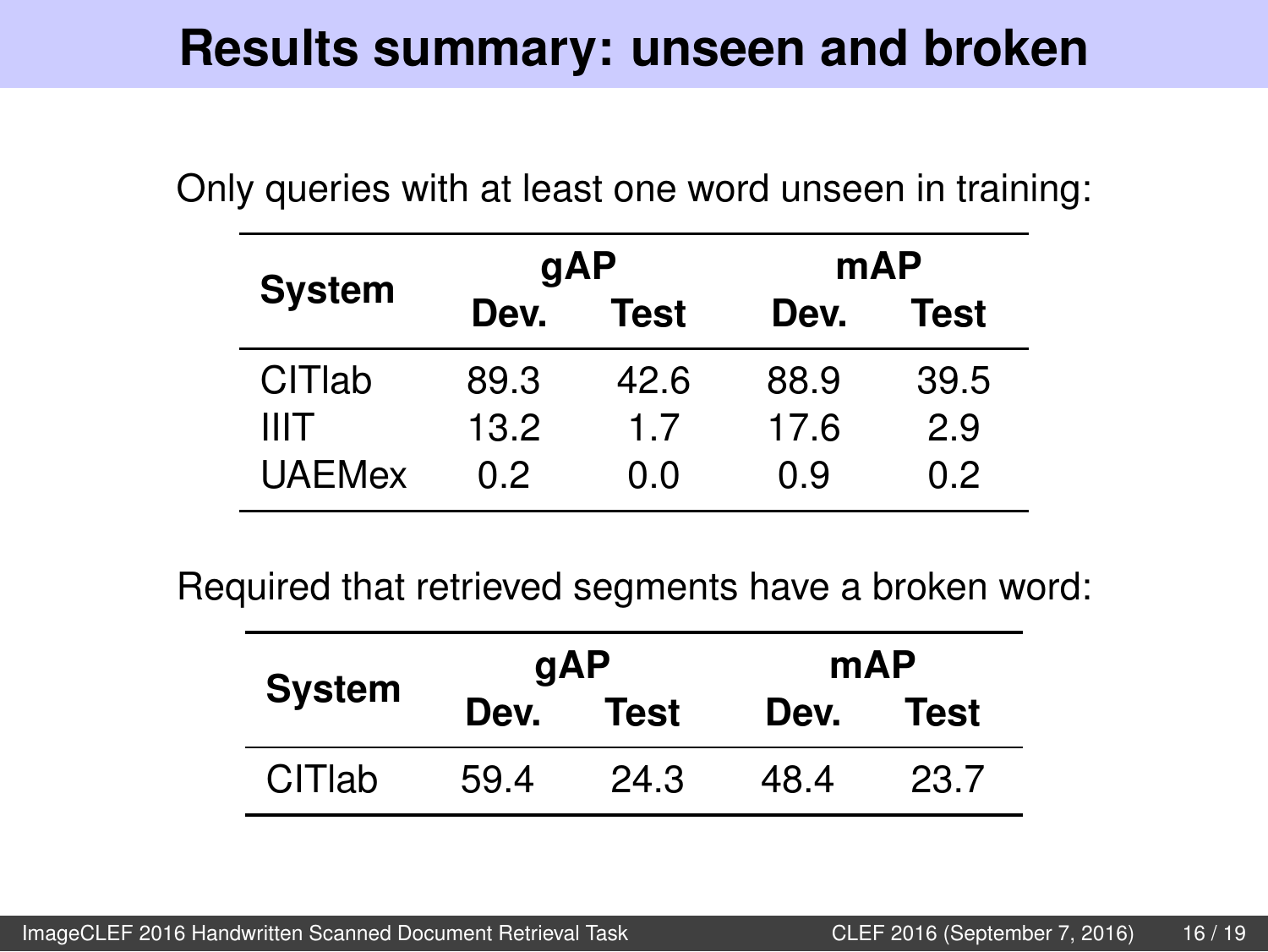#### **[Introduction](#page-2-0)**

**[Challenge overview](#page-4-0)** 

#### **[Dataset](#page-18-0)**

**[Evaluation outcome](#page-21-0)** 

### **[Conclusions](#page-0-0)**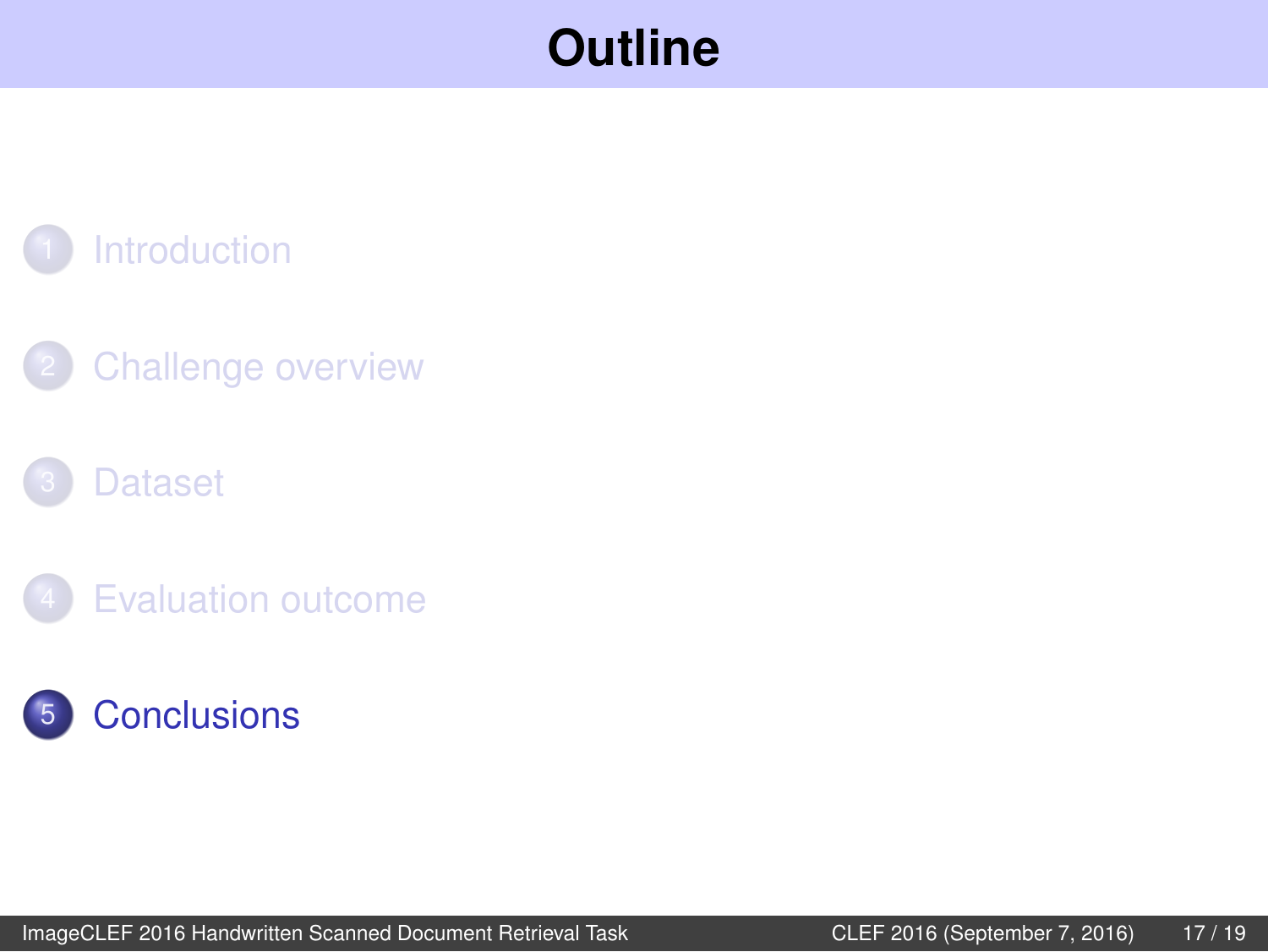# **Conclusions**

- **•** Interest in the task was considerable, but few groups submitted.
- One group obtained impressive results, even in the unseen words and broken words challenges.
- Future improvements:
	- The proposed text processing techniques only used 1-best hypothesis, thus limiting the performance.
	- Broken words identified by detecting a hyphenation symbol, which is not always the case.
- The test set ended-up being too difficult.
- The dataset has been released $\S$  for evaluating with the development set, being the results comparable with this evaluation.

[ImageCLEF 2016 Handwritten Scanned Document Retrieval Task](#page-0-1) CLEF 2016 (September 7, 2016) 18 / 19

<sup>§</sup><http://dx.doi.org/10.5281/zenodo.52994>